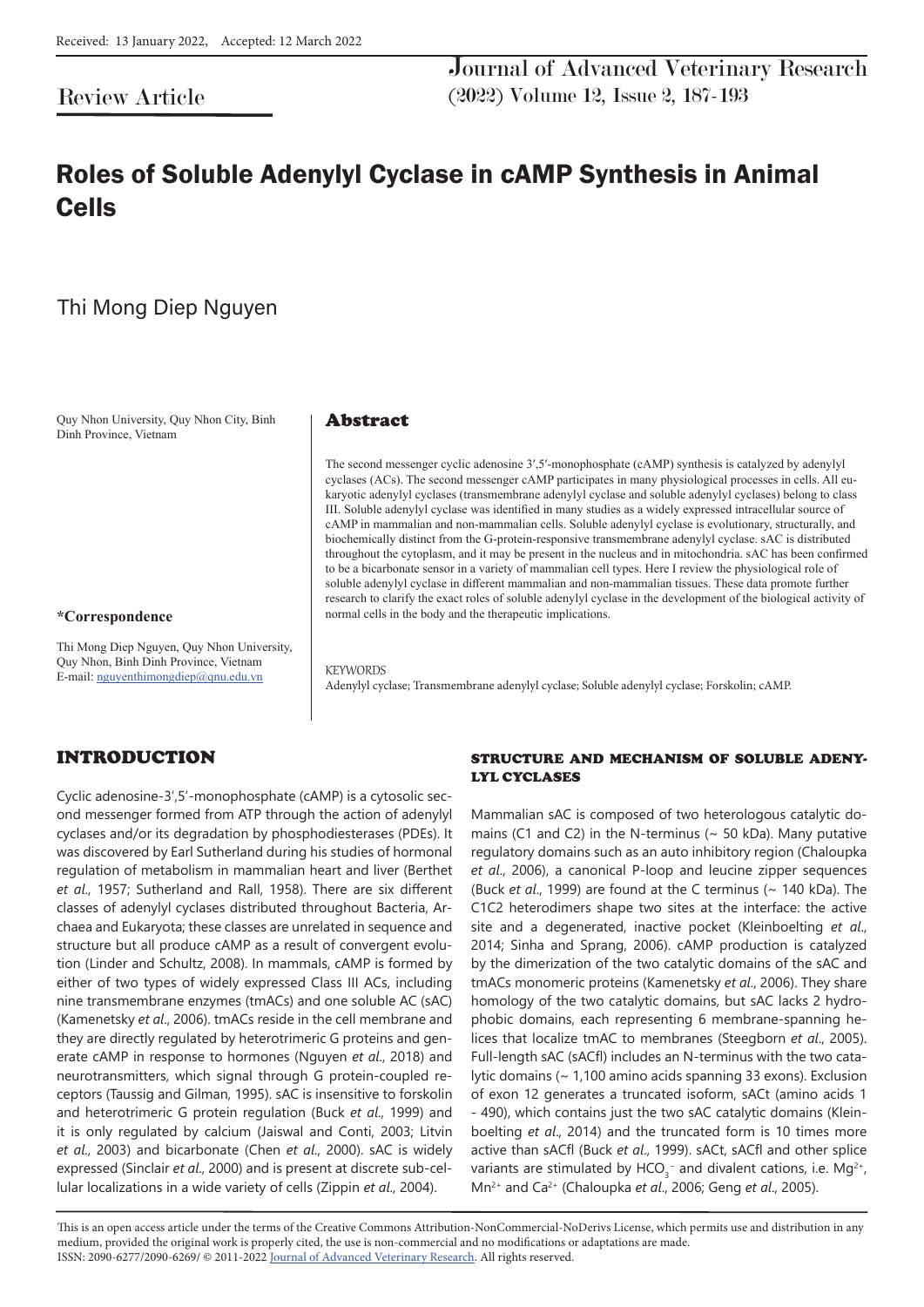Moreover, most tmACs are potently activated by forskolin, a plant diterpene that has been classically used to study cAMP function *in vivo* (Seamon and Daly, 1981; Seamon *et al*., 1981). However, sAC is insensitive to forskolin (Buck *et al*., 1999). Mammalian sAC and tmACs also display differential sensitivity to the pharmacological antagonists KH7 and derivatives of catechol estrogen (selective for sAC), and P-site inhibitors such as 2′,5′-dideoxyadenosine and 2',3'-dideoxyadenosine (selective for tmAC) (Tresguerres *et al*., 2011).

### ROLE OF SAC IN TESTIS AND SPERM CELLS

#### *In mammalian*

In 1975, soluble adenylyl cyclase (sAC) is described for the first time in the cytosol of rat seminiferous tubules and epididymal sperm by Braun and Dods, distinct from the transmembrane adenylyl cyclase (tmAC), which could be stimulated by  $Mn^{2+}$  and potentiated by calcium (Braun, 1975; Braun and Dods, 1975). The presence of sAC allows cAMP to be produced in defined subcellular compartments, where it serves local signaling functions (Buck *et al*., 1999). The catalytic active portions of sAC (C1 and C2) are conserved in cyanobacteria and myxobacteria, suggesting an evolutionary continuity between the bacterial and mammalian sAC-cAMP signaling systems.

Involvement of sAC in sperm function was confirmed by genetic ablation of the sAC gene: sAC null sperm are morphologically normal but immotile (Esposito *et al*., 2004). Multiple studies have shown that sperm capacitation is a  $HCO_3^-$  and  $Ca^{2+}$ -dependent process (Boatman and Robbins, 1991; Gadella and Harrison, 2000; Lee and Storey, 1986; Neill and Olds-Clarke, 1987; Shi and Roldan, 1995; Visconti *et al*., 1995). The first connection between  $HCO<sub>3</sub>^-$ , Ca<sup>2+</sup>, and cAMP metabolism was demonstrated by the Garbers group (Garbers *et al*., 1982).

They showed that the presence of  $HCO<sub>3</sub><sup>-</sup>$  and  $Ca<sup>2+</sup>$  extracellular increase intracellular cAMP within 1 minute in guinea pig spermatozoa. When either  $HCO_3^-$  or  $Ca^{2+}$  was removed from the medium, only a slight increase of cAMP was observed. Okamura et al. (1985) reported that HCO<sub>3</sub><sup>-</sup> directly activates adenylyl cyclase activity (Okamura and Sugita, 1983) and consequently increases cAMP levels in boar sperm (Okamura *et al*., 1985), and was able to induce spermatozoa motility. Similar results were also reported in bovine and hamster spermatozoa (Garty *et al*., 1988; Visconti *et al*., 1995).

Independently of these reports, other studies have described the presence of a soluble adenylyl cyclase in testicular extracts (Kornblihtt *et al*., 1981). Analogous to sperm adenylyl cyclase, the soluble testicular enzyme did not appear to be responsive to G proteins and was more active in the presence of  $Mn^{2+}$  than in the presence of Mg2+ (Kornblihtt *et al*., 1981). Surprisingly, the sAC catalytic domain presents homology to cyanobacterial adenylyl cyclase which is also HCO<sub>3</sub><sup>-</sup>-dependent (Chen *et al.*, 2000; Wang *et al*., 2007).

As mentioned, cAMP levels peak 1 minute after sperm exposure to HCO<sub>3</sub>− (Battistone *et al.*, 2013; Brenker *et al.*, 2012) and then return to basal levels over the incubation period. In addition



Fig. 1. Intracellular synthesis of cyclic adenosine-3',5'-monophosphate (cAMP). cAMP synthesis occurs in discrete sub-cellular localizations such as in the membrane, the cytoplasm, the mitochondria, or the nucleus. cAMP is formed by soluble adenylyl cyclase (sAC) or transmembrane adenylyl cyclase (tmAC); the phosphodiesterases (PDE) degrade cAMP formation and high levels of cytosolic cAMP lead to the activation of protein kinase A (PKA). tmAC in the cell membrane requires modulation by G-protein-coupled receptors and heterotrimeric G-protein. sAC is present throughout the cytoplasm and in organelles such as the mitochondria, the nucleus, the endosome, and other microdomains.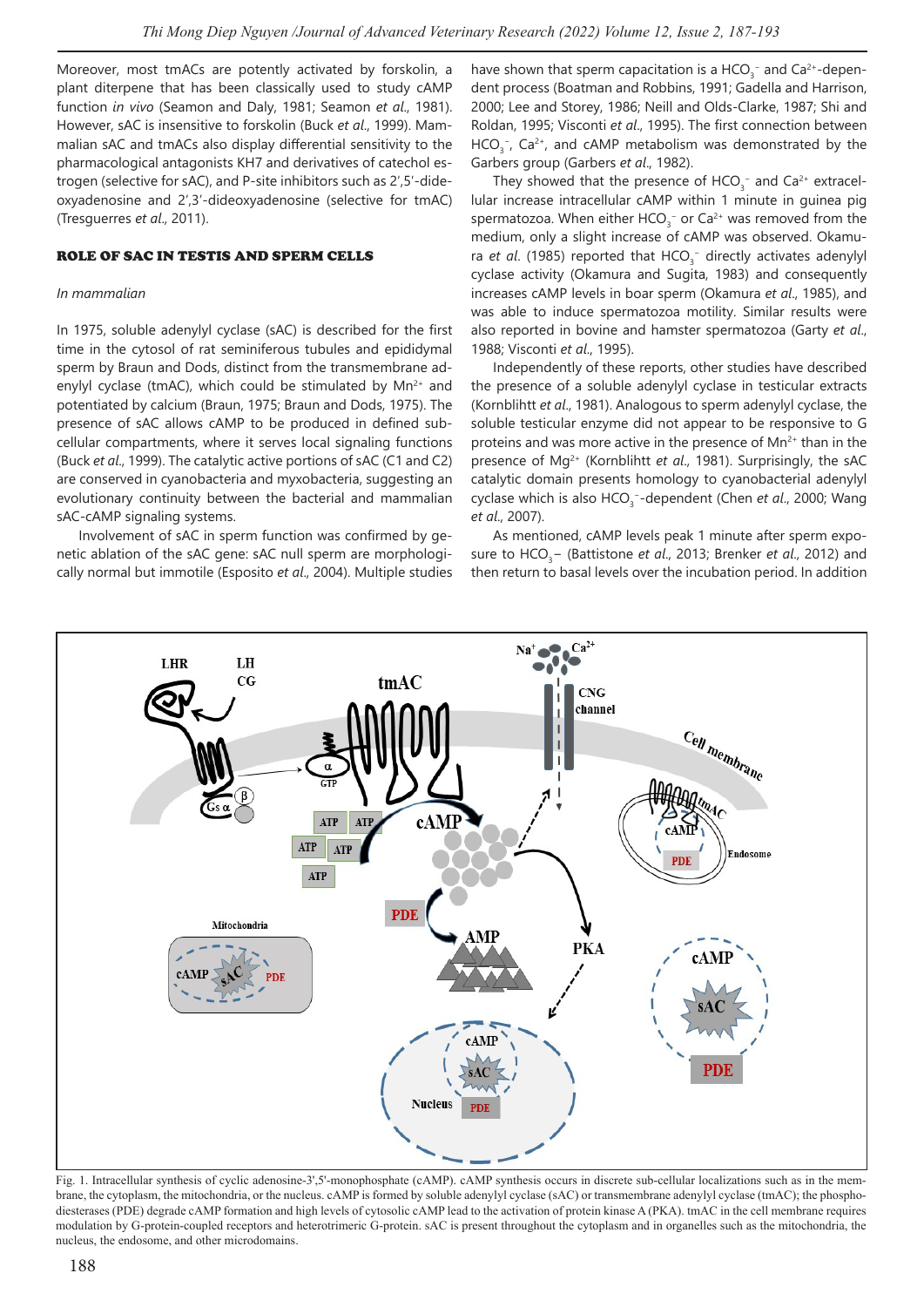to responding to HCO $_3^-$ , sAC is also a Ca $^{2+}$  sensor. In the presence of Ca<sup>2+</sup>, the KM for Mg<sup>2+</sup> -ATP is reduced to levels that are close to the ATP content found in cells, turning sAC into a signal transducer highly sensitive to physiologically changes of HCO<sub>3</sub>− (Zippin *et al*., 2013). sAC is thus presumed to be involved in spermatozoa motility, but it needs to be obliterated either genetically or pharmacologically to demonstrate its role.

When the sAC gene was eliminated using homologous recombination, the phenotype was found sterile (Esposito *et al*., 2004; Hess *et al*., 2005). The spermatozoa in which this gene was knocked out were immotile and did not undergo the cAMP/ PKA-dependent increase in tyrosine phosphorylation linked to the capacitation process (Hess *et al*., 2005). When they were incubated with  $HCO_3^-$  in the capacitation-supporting media, basal levels of cAMP in sAC-/- sperm were so low that they could not be measured (Esposito *et al*., 2004).

KH7 is a competitive inhibitor with ATP-M $q^{2+}$  and blocked recombinant sAC activity with an IC50 of 10 µM (Han *et al*., 2005). KH7 was shown to block cAMP production in sperm, the increase in tyrosine phosphorylation, and spermatozoa motility (Hess *et al*., 2005). Altogether, these results are consistent with the hypothesis that sAC mediates the  $HCO_3^-$ -induced increase in cAMP necessary to initiate capacitation. Moreover, in the absence of sAC, sperm have reduced ATP levels, do not undergo hyperactivation and fail to fertilize in vitro (Hess *et al*., 2005; Xie *et al*., 2006).

Spermatozoa need sAC for normal motility, and the capacitation process induces sAC-dependent cAMP elevation that promotes the phosphorylation of protein tyrosine. Capacitation also induces a change in motility to a hyperactivated pattern, but the sAC-dependent increases in cAMP and the phosphorylation of protein tyrosine is not required for this change. The cAMP required for acrosomal exocytosis seems to be provided by tmAC and not by sAC (Hess *et al*., 2005).

### *In non-mammalian*

The first reports about sACs are from the dogfish shark and not from mammalian (purified recombinant protein) (Tresguerres *et al*., 2010) and from purple sea urchin (semi-purified native protein) (Beltran *et al*., 2007; Nomura and Vacquier, 2006; Nomura *et al*., 2005). The first AC protein (190 kDa) was identified from animal spermatozoa, was not stimulated by forskolin or by G-proteins, and showed high activity in response to  $Mn^{2+}$ . However, as mammalian sAC would not be discovered until almost a decade later, the sea urchin AC was not identified as a sea urchin sAC and its sensitivity to  $HCO_3^-$  was not tested either at the time. Eventually, analysis of the sea urchin sAC sequence indicated it was a homolog of mammalian sAC (Nomura *et al*., 2005). Compared with mammalian sAC, sea urchin sAC contains multiple amino acid insertions (16-74 amino acids in length) with several potential phosphorylation sites (Nomura *et al*., 2005). Dogfish shark sAC is ~ 110 kDa (Tresguerres *et al*., 2010), but it is still unclear whether sAC splice variants or isoforms exist in dogfish shark.

Like mammalian sAC, dogfish shark and sea urchin sAC are stimulated by  $HCO_{3}^-$ , potently stimulated by millimolar concentrations of  $Mn^{2+}$ , and inhibited by micromolar concentrations of Ca2+, KH7 and derivatives of catechol estrogens. Sea urchin sAC displays a steep sensitivity to pH between 7.0 and 7.5 (Beltran *et al*., 2007), unlike the pH-insensitive mammalian (Chen *et al*., 2000) and dogfish shark sAC (Tresguerres *et al*., 2010).

Sea urchin sAC concentrates in the proximal half of the sperm flagellum near the mitochondrial midpiece (Bookbinder *et al*., 1990), suggesting that sea urchin sAC triggers the initiation of sperm motility, which depends on cAMP-dependent phosphorylation of flagella-associated proteins (Bracho *et al*., 1998). Sea urchin sAC is tightly complexed with several proteins of the plasma membrane and the axoneme, including dynein heavy chains 7 and 9, sperm-specific Na<sup>+</sup>/H<sup>+</sup> exchanger, cyclic nucleotide-gated ion channel, sperm-specific creatine kinase, membrane-bound guanylyl cyclase, cGMP-specific phosphodiesterase 5A, egg peptide speract receptor, and α- and β-tubulins (Nomura and Vacquier, 2006). The authors suggested that this complex modulates sperm motility in response to speract and pH changes. Further research using confocal microscopy revealed that sea urchin sAC is also present in the head and acrosomal area (Beltran *et al*., 2007). Indeed, sea urchin sAC is important, but not essential for sperm acrosome reaction. Searches of expressed sequence tag and transcriptome shotgun assemblies databases reveal that sea urchin sAC mRNA is also present in embryonic primary mesenchyme cells (Zhu *et al*., 2001), suggesting various physiological roles in addition to sperm motility and acrosome reaction.

cAMP production in molluscs is entirely dependent on the activation of tmAC. However, the publications on cAMP and its physiological responses predates the discovery of sAC in mammals. For example, cAMP production in some bivalve species such as Mytilus galloprovincialis and Tapes philippinarum, as well as the sea hare, Aplysia californica, which did not react with/or were only slightly stimulated by forskolin (Valbonesi *et al*., 2004). Although the results of these studies have been explained by attributing activity to orthologs related to the forskolin-insensitive tmAC 9 isoform, orthologs of sAC can provide an equally plausible alternative explanation.

Two isoforms of sAC in the genome of the coral Acropora digitifera have also been identified (Barott *et al*., 2013). cAMP production in homogenates is significantly stimulated by  $\mathsf{HCO}_{3}^$ and the HCO<sub>3</sub><sup>-</sup>-stimulated activity is inhibited by KH7 (Barott *et al*., 2013). The biological role of sAC in corals is still unknown. Because [HCO<sub>3</sub><sup>-</sup>] in coral tissues ranges from  $\sim$  4 mmol l−1 in the dark to over 100 mmol l−1 in the light (Furla *et al*., 2000), coral sAC is likely to be sensitive to physiologically relevant variations in [HCO $_{\tiny 3}^-$ ] and most active in the light. Indeed, endogenous cAMP levels in corals in vivo are highest in the light (Barott *et al*., 2013), but it remains to be determined whether this is due to sAC activity.

sAC orthologs have also been found from other animals, including species from the placenta (*Trichoplax adns*), sponges (*Amphimedon queenslandica*), hornworm (*Saccoglossus kowalevskii*), amphioxus (*Branchiostoma floridae*), sea squid (*Ciona gutis*), orca whale (*Orcinus orca*), bottlenose dolphin (*Tursiups truncatus*), manatee (*Trichechus manatus*) and walrus (*Odobenus rosmarus*) (Tresguerres *et al*., 2014).

sAC genes are also present in the sequenced genomes or whole genome shotgun databases of appendicularia (*Oikopleura dioica*), green sea turtle (*Chelonia mydas*), painted turtle (*Chrysemys picta*), American alligator (*Alligator mississippiensis*), snake (*Python morulus*) (Wang *et al*., 2001), salmon (*Salmo salar*), chimera (Callorhinchus milii), little skate (Leucoraja erinacea), coelacanth (*Latimeria chalumnae*) and spotted gar (*Lepiosteus oculatus*), and in transcriptome shotgun assemblies of rainbow trout (*Oncorhynchus mykiss*) (Tresguerres *et al*., 2014).

In addition, the sAC protein was detected in gill, rectal gland, white muscle, intestine and eye of leopard shark (Triakis semifasciata) and round ray (*Urobatis hallerii*) by western blotting using antibodies against dogfish shark sAC (Roa and Tresguerres, 2017). sAC has been found in the testis of dogfish shark and rainbow trout, suggesting that sAC is important for sperm biology in fishes as it is in mammals.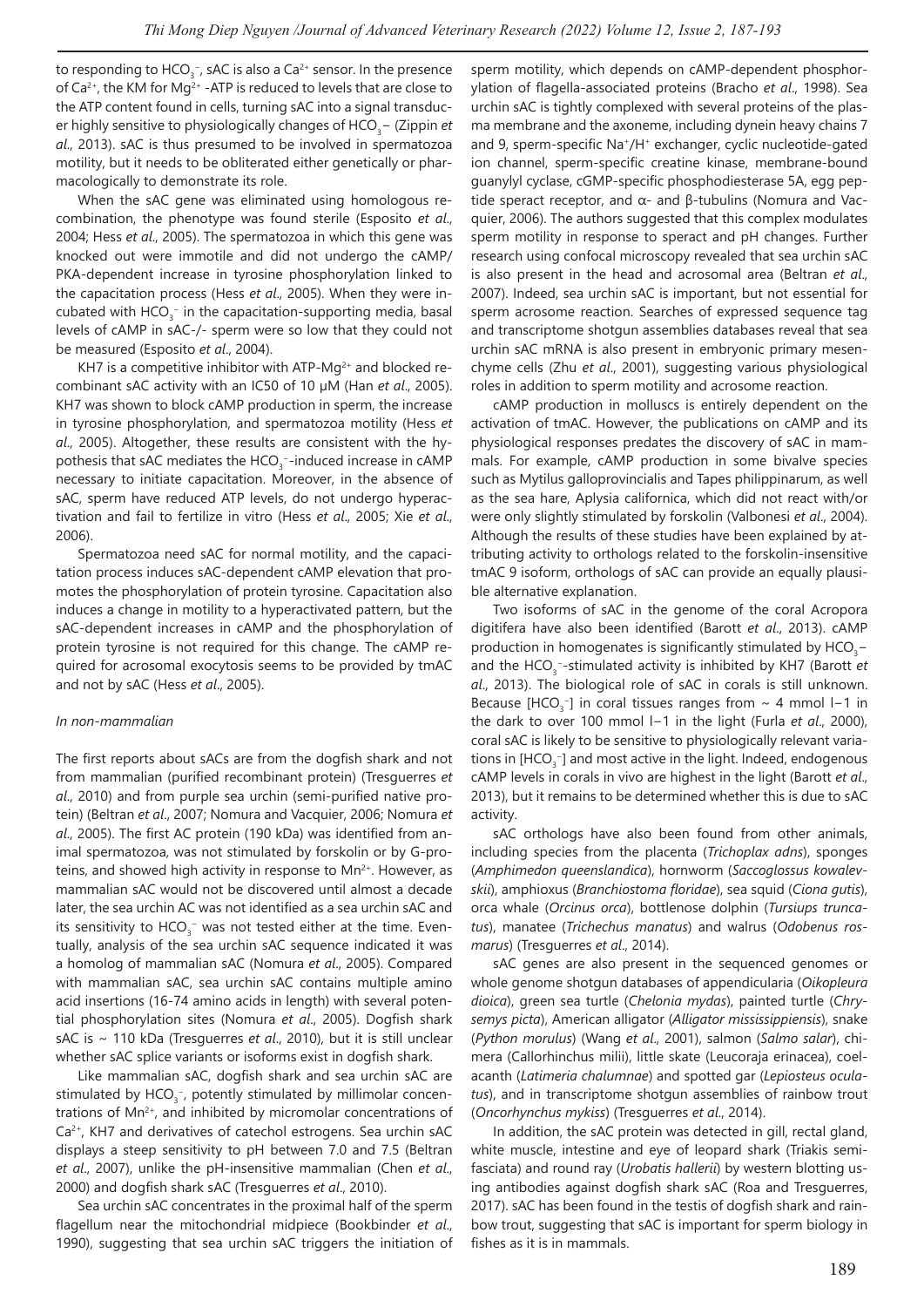#### ROLE OF sAC IN OTHER CELLS

#### *Leydig*

Recently, there are proposed roles for sAC in Leydig cells function. sAC was immuno-detected in the cytoplasm of mLTC-1 Leydig cells. The four different sAC inhibitors (KH7, LRE1, 2-CE and 4-CE) were found to inhibit LH-stimulated cAMP accumulation and progesterone level in mLTC-1 and testosterone level in mouse testicular Leydig cells. The strong synergistic effect of  $HCO<sub>3</sub>$  – under LH stimulation further supports the involvement of sAC in the response to LH (Nguyen *et al*., 2021).

#### *Pancreas*

In mammals, glucose homeostasis is regulated by pancreatic β cells. When serum glucose is elevated, it triggers the release of insulin by β cells, which in turn makes muscle, liver, and fat to store glucose. It is well known that an increased external glucose concentration stimulates cAMP production while modulating the release of insulin (Charles *et al*., 1973). The source of this cAMP, however, was still unknown until a study using INS-1E insulinoma cells showed that glucose and glucagon-like peptide-1 (GLP-1) produce cAMP with distinct kinetics via different adenylyl cyclases (Rutter, 2001). GLP-1 induces a quick cAMP signal mediated by G protein-responsive tmACs, whereas glucose leads to a slow cAMP increase mediated by  $HCO<sub>3</sub><sup>-</sup>$ , Ca<sup>2+</sup>, and ATP-sensitive sAC (Ramos *et al*., 2008).

#### *Kidney*

Several sAC splice variants are presumed to be present in the kidney (Chen *et al*., 2000; Geng *et al*., 2005; Hallows *et al*., 2009; Pastor-Soler *et al*., 2003). sAC are preferentially expressed in cells of the medullary and cortical thick ascending loop of Henle, in cells of the distal tubule and in cells of the collecting duct (Hallows *et al*., 2009; Pastor-Soler *et al*., 2003). Because of sAC presence throughout the nephron, it leads to integrate external (tubular fluid) and internal (plasma, renal interstitium) signals with appropriate responses through cAMP signaling.

sAC was identified as a sensor that detects luminal bicarbonate and activates the vacuolar proton-pumping ATPase (V-AT-Pase) via cAMP to regulate tubular pH. sAC could regulate acid-base balance (Brown *et al*., 2012).

sAC is also involved in blood pressure homeostasis since specific sAC inhibition by KH7 causes reduced Na<sup>+</sup> reabsorption (Hallows *et al*., 2009). Inhibition of sAC by KH7 has been recently shown to significantly reduce CREB-mediated promoter activity. Moreover, KH7 and anti-sAC siRNA significantly decrease mRNA and protein levels of the  $\alpha$  subunit of ENaC and Na<sup>+</sup>/K<sup>+</sup> -ATP. sAC inhibition causes significant endothelial cell softening. This suggests that sAC is a regulator of gene expression involved in aldosterone signaling and an important regulator of endothelial stiffness (Schmitz *et al*., 2014).

### *Lung*

sAC was found in airway epithelial cells. sAC is expressed in ciliated cells from human bronchial epithelia and regulates ciliary beat frequency (CBF) (Schmid *et al.*, 2007). HCO<sub>3</sub>-modulates CBF in a pH-independent way through production of cAMP by sAC in cells of healthy lung donors (Schmid *et al*., 2010; Schmid *et al*., 2007).  $HCO<sub>3</sub>$  - related increase in CBF can be blocked by sAC inhibitors KH7 and 2-CE as well as by PKA inhibition, but not through inhibition of tmAC (Schmid *et al*., 2010; Schmid *et al*., 2007). The C2 sAC KO mice also lost their sAC-dependent CBF control (Chen *et al*., 2014).

sAC and bicarbonate transporters have been described in the arterial and venous pulmonary circulation, but a bicarbonate cAMP response was only found in the venous endothelium (Obiako *et al*., 2013). cAMP produced by tmAC in the endothelium was shown to tighten the endothelial barrier, whereas sAC activation weakened it (Obiako *et al*., 2013). sAC is expressed in pulmonary microvascular endothelial cells and pulmonary artery endothelial cells. Adding extracellular bicarbonate decreases resistance across the pulmonary microvascular endothelial cells monolayer and increases the filtration coefficient in the isolated perfused lung above osmolality controls.

#### *Nervous system*

sAC expression was found in the carotid body and in peripheral chemoreceptors (Nunes *et al*., 2009). However, in 2013, Nunes *et al*. showed that sAC does not have a physiological role in the cAMP production in isohydric hypercapnia in the carotid body. This is because sAC expression is lower than tmAC expression, and that the changes of cAMP are not dependent on different HCO<sub>3</sub><sup>-</sup> and CO<sub>2</sub> concentrations or influenced by KH7 (Nunes *et al*., 2013).

Actually, some splice variants of sAC (Choi *et al*., 2012) are involved in a mechanism of metabolic coupling between neurons and astrocytes. sAC was highly expressed in astrocytes. sAC activity by  $\mathsf{HCO}_3^-$  increased intracellular cAMP, which leads to glycogen breakdown and the delivery of lactate to neurons for use as an energy substrate (Choi *et al*., 2012).

sAC is also present in developing neurons, where, depending on the origin of the neuron, it is located in cell bodies, dendrites, axons and/or growth cones (Wu *et al*., 2006). The effects of sAC overexpression, i.e. axonal outgrowth and elaboration of growth cones, have similarities with morphological changes caused by the treatment of axons with Netrin1. In cultured dorsal root ganglia and spinal commissural neurons, sAC inhibition by KH7, catechol estrogens or siRNA, blocked netrin-1-induced growth cone elaboration and axonal growth (Wu *et al*., 2006). Using pharmacological and siRNA approaches, it was found that sAC activity is required for netrin-1-induced cAMP generation leading to netrin-1–mediated growth cone elaboration and axon outgrowth (Wu *et al*., 2006).

#### *Prostate cells*

A significant overexpression of soluble adenylyl cyclase (sAC) was found in human prostate carcinoma cell lines LNCaP and PC3. Suppression of sAC activity by treatment with the sAC-specific inhibitor KH7 or by sAC-specific knockdown mediated by siRNA or shRNA transfection prevented the proliferation of prostate carcinoma cells, led to lactate dehydrogenase release, and induced apoptosis. Cell cycle analysis revealed a significant rise in the G2 phase population 12 hours after sAC inhibition, which was accompanied by the down-regulation of cyclin B1 and cyclin-dependent kinase 1 (CDK1). sAC-dependent regulation of proliferation involves the EPAC/Rap1/B-Raf signaling pathway (Flacke *et al*., 2013).

#### *Cardiovascular system*

sAC was also shown to play several functions in the cardiovascular system. It has been shown to mediate apoptosis in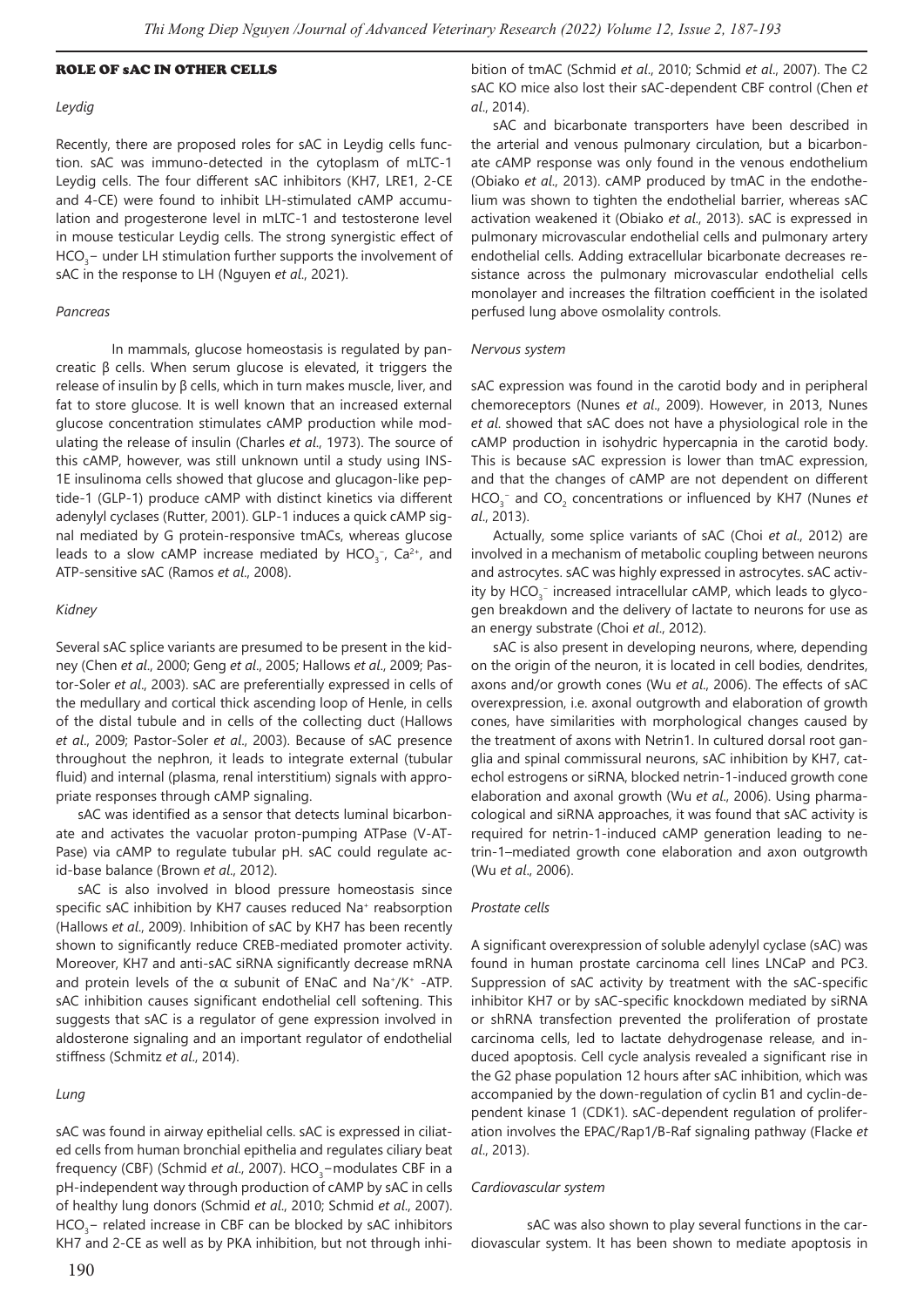several models, including simulated ischemia/acidosis in coronary endothelial cells (Kumar *et al*., 2009) and cardiomyocytes (Appukuttan *et al*., 2012) and oxysterol- and oxidative stress-induced apoptosis in vascular smooth muscle cells (Appukuttan *et al*., 2013; Kumar *et al*., 2014). In fact, sAC-generated cAMP activates PKA to phosphorylate the proapoptotic Bcl-2-family member Bax. This causes the translocation of Bax to the mitochondria; interestingly, sAC was also found to translocate to the mitochondria. After reperfusion, the mitochondrial pathway of apoptosis is activated, with stereotypical radical oxygen species production, cytochrome-c release, and caspase-9/-3 cleavage. Pharmacological or genetic inhibition of sAC during ischemia, but not during the reperfusion phase of injury, suppressed these features of apoptosis (Kumar *et al*., 2009).

### *Eye*

sAC was confirmed to be present in primary cultures of bovine corneal endothelial cells, and sAC activation increased Cystic fibrosis transmembrane conductance regulator (CFTR) dependent secretion of Cl<sup>-</sup>, HCO<sub>3</sub><sup>-</sup> and/or ATP (Sun *et al.*, 2003). Although these studies were performed prior to the availability of sAC inhibitors, all data suggest that cAMP produced by sAC stimulates PKA phosphorylation of apical CFTR, thus increasing apical Cl- permeability (Dunn *et al*., 2006; Sun *et al*., 2003). It was also demonstrated that higher  $HCO_3^-$  in culture media increased sAC expression in corneal endothelial cells (Sun *et al*., 2004).

A role of sAC in retinal ganglion cells (RGCs) was also investigated. Retinal cells express HCO<sub>3</sub><sup>-</sup> transporters and carbonic anhydrases (Adamus and Karren, 2009; Casey *et al*., 2009). Inhibition of sAC activity in RGCs using 2-CE (Hallows *et al*., 2009) or anti-sAC shRNA decreased RGC survival, while HCO<sub>3</sub>− (Sun *et al*., 2004) increased survival and axon growth in RGCs (Corredor *et al*., 2012). The elimination of sAC in early retinal development impacted RGC development and influenced amacrine and photoreceptor differentiation as shown by differences in cell numbers and layer thickness, respectively (Shaw *et al*., 2016). Another study showed that relative levels of phosphorylated CREB and phosphorylated Bcl-2 were decreased in corneal endothelial cells treated with 2-CE or sAC siRNA, suggesting that  $\mathsf{HCO}_{3}^{-1}$ -dependent endogenous sAC activity can mobilize anti-apoptotic signal transduction (Li *et al*., 2011).

## CONCLUSION

cAMP is synthesized by transmembrane adenylyl cyclase and/or soluble adenylyl cyclase. Since cAMP can be found in many intracellular locations, it might actually depend on sAC even though it was previously thought to depend on tmACs. What identifies sAC and makes it possible to distinguish it from other ACs is its signature obtained by stimulating it with HCO<sub>3</sub><sup>-</sup> and/or divalent cations like  $Mg^{2+}$ ,  $Mn^{2+}$  or Ca<sup>2+</sup>. This review shows that sAC is present in many tissues and suggests that it is in charge of major physiological roles.

## CONFLICT OF INTEREST

The author declare that no conflict of interest exists.

## REFERENCES

- Adamus, G., Karren, L., 2009. Autoimmunity against carbonic anhydrase II affects retinal cell functions in autoimmune retinopathy. J. Autoimmun. 32, 133-139, doi:10.1016/j.jaut.2009.02.001.
- Appukuttan, A., Kasseckert, S. A., Kumar, S., Reusch, H. P., Ladilov, Y., 2013. Oxysterol-induced apoptosis of smooth muscle cells is under the

control of a soluble adenylyl cyclase. Cardiovasc. Res. 99, 734-742, doi:10.1093/cvr/cvt137.

- Appukuttan, A., Kasseckert, S. A., Micoogullari, M., Flacke, J. P., Kumar, S., Woste, A., Abdallah, Y., Pott, L., Reusch, H. P., Ladilov, Y., 2012. Type 10 adenylyl cyclase mediates mitochondrial Bax translocation and apoptosis of adult rat cardiomyocytes under simulated ischaemia/reperfusion. Cardiovasc. Res. 93, 340-349, doi:10.1093/cvr/cvr306.
- Barott, K. L., Helman, Y., Haramaty, L., Barron, M. E., Hess, K. C., Buck, J., Levin, L. R., Tresguerres, M., 2013. High adenylyl cyclase activity and in vivo cAMP fluctuations in corals suggest central physiological role. Sci. Rep. 3, 1379, doi:10.1038/srep01379.
- Battistone, M. A., Da Ros, V. G., Salicioni, A. M., Navarrete, F. A., Krapf, D., Visconti, P. E., Cuasnicu, P. S., 2013. Functional human sperm capacitation requires both bicarbonate-dependent PKA activation and down-regulation of Ser/Thr phosphatases by Src family kinases. Mol. Hum. Reprod. 19, 570-580, doi:10.1093/molehr/gat033.
- Beltran, C., Vacquier, V. D., Moy, G., Chen, Y., Buck, J., Levin, L. R., Darszon, A., 2007. Particulate and soluble adenylyl cyclases participate in the sperm acrosome reaction. Biochem. Biophys. Res. Commun. 358, 1128-1135, doi:10.1016/j.bbrc.2007.05.061.
- Berthet, J., Rall, T. W., Sutherland, E. W., 1957. The relationship of epinephrine and glucagon to liver phosphorylase. IV. Effect of epinephrine and glucagon on the reactivation of phosphorylase in liver homogenates. J. Biol. Chem. 224, 463-475.
- Boatman, D.E., Robbins, R.S., 1991. Bicarbonate: carbon-dioxide regulation of sperm capacitation, hyperactivated motility, and acrosome reactions. Biol. Reprod. 44, 806-813, doi:10.1095/biolreprod44.5.806.
- Bookbinder, L.H., Moy, G.W., Vacquier, V.D., 1990. Identification of sea urchin sperm adenylate cyclase. J. Cell Biol. 111, 1859-1866, doi:10.1083/ jcb.111.5.1859.
- Bracho, G.E., Fritch, J.J., Tash, J.S., 1998. Identification of flagellar proteins that initiate the activation of sperm motility in vivo. Biochem. Biophys. Res. Commun. 242, 231-237, doi:10.1006/bbrc.1997.7937.
- Braun, T., 1975. The effect of divalent cations on bovine spermatozoal adenylate cyclase activity. J. Cyclic Nucleotide Res. 1, 271-81.
- Braun, T., Dods, R. F., 1975. Development of a Mn-2+-sensitive, "soluble" adenylate cyclase in rat testis. Proc. Natl. Acad. Sci. U.S.A. 72, 1097- 1101, doi:10.1073/pnas.72.3.1097.
- Brenker, C., Goodwin, N., Weyand, I., Kashikar, N. D., Naruse, M., Krahling, M., Muller, A., Kaupp, U. B., Strunker, T., 2012. The CatSper channel: a polymodal chemosensor in human sperm. EMBO J 31, 1654-1665, doi:10.1038/emboj.2012.30.
- Brown, D., Bouley, R., Paunescu, T. G., Breton, S., Lu, H. A., 2012. New insights into the dynamic regulation of water and acid-base balance by renal epithelial cells. Am. J. Physiol. Cell Physiol. 302, C1421-1433, doi:10.1152/ajpcell.00085.2012.
- Buck, J., Sinclair, M. L., Schapal, L., Cann, M. J., Levin, L. R., 1999. Cytosolic adenylyl cyclase defines a unique signaling molecule in mammals. Proc. Natl. Acad. Sci. U.S.A. 96, 79-84, doi:10.1073/pnas.96.1.79.
- Casey, J. R., Sly, W. S., Shah, G. N., Alvarez, B. V., 2009. Bicarbonate homeostasis in excitable tissues: role of AE3 Cl $\cdot$ /HCO<sub>3</sub> exchanger and carbonic anhydrase XIV interaction. Am. J. Physiol. Cell Physiol. 297, C1091-1102, doi:10.1152/ajpcell.00177.2009.
- Chaloupka, J. A., Bullock, S. A., Iourgenko, V., Levin, L. R., Buck, J., 2006. Autoinhibitory regulation of soluble adenylyl cyclase. Mol. Reprod. Dev. 73, 361-368, doi:10.1002/mrd.20409.
- Charles, M. A., Fanska, R., Schmid, F. G., Forsham, P. H., Grodsky, G. M., 1973. Adenosine 3',5'-monophosphate in pancreatic islets: glucose-induced insulin release. Science 179, 569-571, doi:10.1126/science.179.4073.569.
- Chen, X., Baumlin, N., Buck, J., Levin, L. R., Fregien, N., Salathe, M., 2014. A soluble adenylyl cyclase form targets to axonemes and rescues beat regulation in soluble adenylyl cyclase knockout mice. Am. J. Respir. Cell Mol. Biol. 51, 750-760, doi:10.1165/rcmb.2013-0542OC.
- Chen, Y., Cann, M. J., Litvin, T. N., Iourgenko, V., Sinclair, M. L., Levin, L. R., Buck, J., 2000. Soluble adenylyl cyclase as an evolutionarily conserved bicarbonate sensor. Science 289, 625-628, doi:10.1126/science.289.5479.625.
- Choi, H. B., Gordon, G. R., Zhou, N., Tai, C., Rungta, R. L., Martinez, J., Milner, T. A., Ryu, J. K., McLarnon, J. G., Tresguerres, M., Levin, L. R., Buck, J., MacVicar, B. A., 2012. Metabolic communication between astrocytes and neurons via bicarbonate-responsive soluble adenylyl cyclase. Neuron 75, 1094-1104, doi:10.1016/j.neuron.2012.08.032.
- Corredor, R. G., Trakhtenberg, E. F., Pita-Thomas, W., Jin, X., Hu, Y., Goldberg, J. L., 2012. Soluble adenylyl cyclase activity is necessary for retinal ganglion cell survival and axon growth. J. Neurosci. 32, 7734- 7744, doi:10.1523/JNEUROSCI.5288-11.2012.
- Dunn, T. A., Wang, C. T., Colicos, M. A., Zaccolo, M., DiPilato, L. M., Zhang, J., Tsien, R. Y., Feller, M. B., 2006. Imaging of cAMP levels and protein kinase A activity reveals that retinal waves drive oscillations in sec-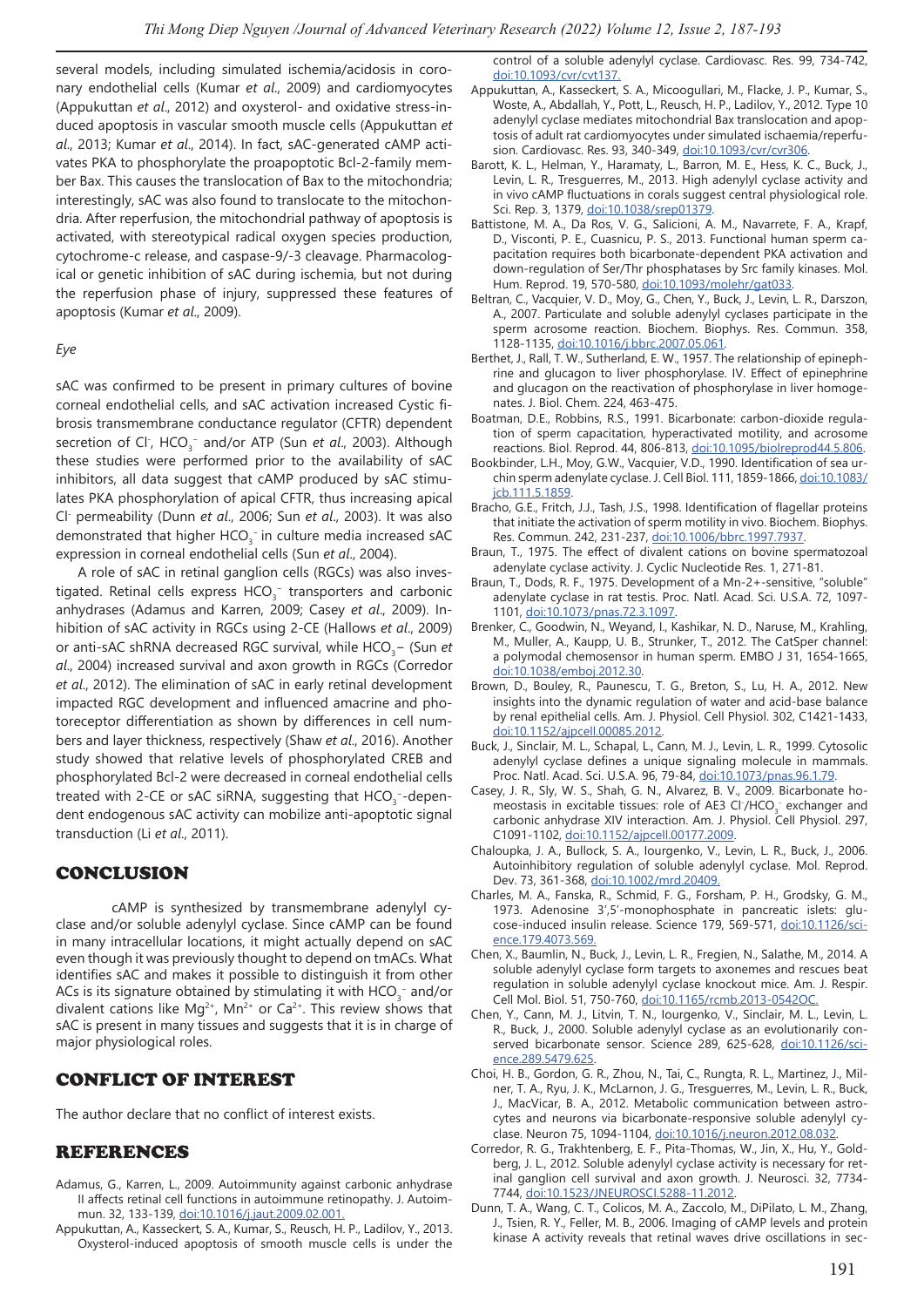ond-messenger cascades. J. Neurosci. 26, 12807-12815, doi:10.1523/ JNEUROSCI.3238-06.2006.

- Esposito, G., Jaiswal, B. S., Xie, F., Krajnc-Franken, M. A., Robben, T. J., Strik, A. M., Kuil, C., Philipsen, R. L., van Duin, M., Conti, M., Gossen, J. A., 2004. Mice deficient for soluble adenylyl cyclase are infertile because of a severe sperm-motility defect. Proc. Natl. Acad. Sci. U.S.A. 101, 2993-2998, doi:10.1073/pnas.0400050101.
- Flacke, J. P., Flacke, H., Appukuttan, A., Palisaar, R. J., Noldus, J., Robinson, B. D., Reusch, H. P., Zippin, J. H., Ladilov, Y., 2013. Type 10 soluble adenylyl cyclase is overexpressed in prostate carcinoma and controls proliferation of prostate cancer cells. J. Biol. Chem. 288, 3126-3135, doi:10.1074/jbc.M112.403279.
- Furla, P., Galgani, I., Durand, I., Allemand, D., 2000. Sources and mechanisms of inorganic carbon transport for coral calcification and photosynthesis. J. Exp. Biol. 203, 3445-3457.
- Gadella, B. M., Harrison, R. A., 2000. The capacitating agent bicarbonate induces protein kinase A-dependent changes in phospholipid transbilayer behavior in the sperm plasma membrane. Development 127, 2407-2420.
- Garbers, D. L., Tubb, D. J., Hyne, R. V., 1982. A requirement of bicarbonate for Ca2+-induced elevations of cyclic AMP in guinea pig spermatozoa. J. Biol. Chem. 257, 8980-8984.
- Garty, N. B., Galiani, D., Aharonheim, A., Ho, Y. K., Phillips, D. M., Dekel, N., Salomon, Y., 1988. G-proteins in mammalian gametes: an immunocytochemical study. J. Cell Sci. 91 ( Pt 1), 21-31.
- Geng, W., Wang, Z., Zhang, J., Reed, B. Y., Pak, C. Y., Moe, O. W., 2005. Cloning and characterization of the human soluble adenylyl cyclase. Am. J. Physiol. Cell Physiol. 288, C1305-1316, doi:10.1152/ajpcell.00584.2004.
- Hallows, K. R., Wang, H., Edinger, R. S., Butterworth, M. B., Oyster, N. M., Li, H., Buck, J., Levin, L. R., Johnson, J. P., Pastor-Soler, N. M., 2009. Regulation of epithelial Na<sup>+</sup> transport by soluble adenylyl cyclase in kidney collecting duct cells. J. Biol. Chem. 284, 5774-5783, doi:10.1074/jbc. M805501200.
- Han, H., Stessin, A., Roberts, J., Hess, K., Gautam, N., Kamenetsky, M., Lou, O., Hyde, E., Nathan, N., Muller, W. A., Buck, J., Levin, L. R., Nathan, C., 2005. Calcium-sensing soluble adenylyl cyclase mediates TNF signal transduction in human neutrophils. J. Exp. Med. 202, 353-361, doi:10.1084/jem.20050778.
- Hess, K. C., Jones, B. H., Marquez, B., Chen, Y., Ord, T. S., Kamenetsky, M., Miyamoto, C., Zippin, J. H., Kopf, G. S., Suarez, S. S., Levin, L. R., Williams, C. J., Buck, J., Moss, S. B., 2005. The "soluble" adenylyl cyclase in sperm mediates multiple signaling events required for fertilization. Dev. Cell 9, 249-259, doi:10.1016/j.devcel.2005.06.007.
- Jaiswal, B. S., Conti, M., 2003. Calcium regulation of the soluble adenylyl cyclase expressed in mammalian spermatozoa. Proc. Natl. Acad. Sci. U.S.A. 100, 10676-10681, doi:10.1073/pnas.1831008100.
- Kamenetsky, M., Middelhaufe, S., Bank, E. M., Levin, L. R., Buck, J., Steegborn, C., 2006. Molecular details of cAMP generation in mammalian cells: a tale of two systems. J. Mol. Biol. 362, 623-639, doi:10.1016/j. jmb.2006.07.045.
- Kleinboelting, S., Diaz, A., Moniot, S., van den Heuvel, J., Weyand, M., Levin, L. R., Buck, J., Steegborn, C., 2014. Crystal structures of human soluble adenylyl cyclase reveal mechanisms of catalysis and of its activation through bicarbonate. Proc. Natl. Acad. Sci. U.S.A. 111, 3727- 3732, doi:10.1073/pnas.1322778111.
- Kornblihtt, A. R., Flawia, M. M., Torres, H. N., 1981. Manganese ion dependent adenylate cyclase activity in rat testes: purification and properties. Biochemistry 20, 1262-1267, doi:10.1021/bi00508a033.
- Kumar, S., Kostin, S., Flacke, J. P., Reusch, H. P., Ladilov, Y., 2009. Soluble adenylyl cyclase controls mitochondria-dependent apoptosis in coronary endothelial cells. J. Biol. Chem. 284, 14760-14768, doi:10.1074/ jbc.M900925200.
- Kumar, S., Appukuttan, A., Maghnouj, A., Hahn, S., Peter Reusch, H., Ladilov, Y., 2014. Suppression of soluble adenylyl cyclase protects smooth muscle cells against oxidative stress-induced apoptosis. Apoptosis 19, 1069-1079, doi:10.1007/s10495-014-0989-9.
- Lee, M. A., Storey, B. T., 1986. Bicarbonate is essential for fertilization of mouse eggs: mouse sperm require it to undergo the acrosome reaction. Biol. Reprod. 34, 349-356, doi:10.1095/biolreprod34.2.349.
- Li, S., Allen, K. T., Bonanno, J. A., 2011. Soluble adenylyl cyclase mediates bicarbonate-dependent corneal endothelial cell protection. Am. J. Physiol. Cell Physiol. 300, C368-374, doi:10.1152/ajpcell.00314.2010.
- Linder, J. U., Schultz, J. E., 2008. Versatility of signal transduction encoded in dimeric adenylyl cyclases. Curr. Opin. Struct. Biol. 18, 667-672, doi:10.1016/j.sbi.2008.11.008.
- Litvin, T. N., Kamenetsky, M., Zarifyan, A., Buck, J., Levin, L. R., 2003. Kinetic properties of "soluble" adenylyl cyclase. Synergism between calcium and bicarbonate. J. Biol. Chem. 278, 15922-15926, doi:10.1074/jbc. M212475200.
- Neill, J. M., Olds-Clarke, P., 1987. A computer-assisted assay for mouse sperm hyperactivation demonstrates that bicarbonate but not bovine serum albumin is required. Gamete Res. 18, 121-140, doi:10.1002/ mrd.1120180204.
- Nguyen, T. D., Filliatreau, L., Klett, D., Combarnous, Y., 2018. Comparative effects of sub-stimulating concentrations of non-human versus human Luteinizing Hormones (LH) or chorionic gonadotropins (CG) on adenylate cyclase activation by forskolin in MLTC cells. Gen. Comp. Endocrinol. 261, 23-30, doi:10.1016/j.ygcen.2018.01.018.
- Nguyen, T. M. D., Filliatreau, L., Klett, D., Hai, N. V., Duong, N. T., Combarnous, Y., 2021. Effect of Soluble Adenylyl Cyclase (ADCY10) Inhibitors on the LH-Stimulated cAMP Synthesis in Mltc-1 Leydig Cell Line. Int. J. Mol. Sci. 22, doi:10.3390/ijms22094641.
- Nomura, M., Vacquier, V. D., 2006. Proteins associated with soluble adenylyl cyclase in sea urchin sperm flagella. Cell Motil Cytoskeleton 63, 582-590, doi:10.1002/cm.20147.
- Nomura, M., Beltran, C., Darszon, A., Vacquier, V. D., 2005. A soluble adenylyl cyclase from sea urchin spermatozoa. Gene 353, 231-238, doi:10.1016/j.gene.2005.04.034.
- Nunes, A. R., Monteiro, E. C., Johnson, S. M., Gauda, E. B., 2009. Bicarbonate-regulated soluble adenylyl cyclase (sAC) mRNA expression and activity in peripheral chemoreceptors. Adv. Exp. Med. Biol. 648, 235- 241, doi:10.1007/978-90-481-2259-2\_27.
- Nunes, A. R., Holmes, A. P., Sample, V., Kumar, P., Cann, M. J., Monteiro, E. C., Zhang, J., Gauda, E. B., 2013. Bicarbonate-sensitive soluble and transmembrane adenylyl cyclases in peripheral chemoreceptors. Respir Physiol. Neurobiol. 188, 83-93, doi:10.1016/j.resp.2013.05.013.
- Obiako, B., Calchary, W., Xu, N., Kunstadt, R., Richardson, B., Nix, J., Sayner, S. L., 2013. Bicarbonate disruption of the pulmonary endothelial barrier via activation of endogenous soluble adenylyl cyclase, isoform 10. Am. J. Physiol. Lung Cell Mol. Physiol. 305, L185-192, doi:10.1152/ ajplung.00392.2012.
- Okamura, N., Sugita, Y., 1983. Activation of spermatozoan adenylate cyclase by a low molecular weight factor in porcine seminal plasma. J. Biol. Chem. 258, 13056-62.
- Okamura, N., Tajima, Y., Soejima, A., Masuda, H., Sugita, Y., 1985. Sodium bicarbonate in seminal plasma stimulates the motility of mammalian spermatozoa through direct activation of adenylate cyclase. J. Biol. Chem. 260, 9699-9705.
- Pastor-Soler, N., Beaulieu, V., Litvin, T. N., Da Silva, N., Chen, Y., Brown, D., Buck, J., Levin, L. R., Breton, S., 2003. Bicarbonate-regulated adenylyl cyclase (sAC) is a sensor that regulates pH-dependent V-ATPase recycling. J. Biol. Chem. 278, 49523-49529, doi:10.1074/jbc.M309543200.
- Ramos, L. S., Zippin, J. H., Kamenetsky, M., Buck, J., Levin, L. R., 2008. Glucose and GLP-1 stimulate cAMP production via distinct adenylyl cyclases in INS-1E insulinoma cells. J. Gen. Physiol. 132, 329-338, doi:10.1085/jgp.200810044.
- Roa, J. N., Tresguerres, M., 2017. Bicarbonate-sensing soluble adenylyl cyclase is present in the cell cytoplasm and nucleus of multiple shark tissues. Physiol Rep. 5, doi:10.14814/phy2.13090.
- Rutter, G. A., 2001. Nutrient-secretion coupling in the pancreatic islet beta-cell: recent advances. Mol. Aspects Med. 22, 247-284, doi:10.1016/ s0098-2997(01)00013-9.
- Schmid, A., Sutto, Z., Schmid, N., Novak, L., Ivonnet, P., Horvath, G., Conner, G., Fregien, N., Salathe, M., 2010. Decreased soluble adenylyl cyclase activity in cystic fibrosis is related to defective apical bicarbonate exchange and affects ciliary beat frequency regulation. J. Biol. Chem. 285, 29998-30007, doi:10.1074/jbc.M110.113621.
- Schmid, A., Sutto, Z., Nlend, M. C., Horvath, G., Schmid, N., Buck, J., Levin, L. R., Conner, G. E., Fregien, N., Salathe, M., 2007. Soluble adenylyl cyclase is localized to cilia and contributes to ciliary beat frequency regulation via production of cAMP. J. Gen. Physiol. 130, 99-109, doi:10.1085/jgp.200709784.
- Schmitz, B., Nedele, J., Guske, K., Maase, M., Lenders, M., Schelleckes, M., Kusche-Vihrog, K., Brand, S. M., Brand, E., 2014. Soluble adenylyl cyclase in vascular endothelium: gene expression control of epithelial sodium channel-alpha, Na+/K+-ATPase-alpha/beta, and mineralocorticoid receptor. Hypertension 63, 753-761, doi:10.1161/HYPERTEN-SIONAHA.113.02061.
- Seamon, K. B., Daly, J. W., 1981. Forskolin: a unique diterpene activator of cyclic AMP-generating systems. J. Cyclic. Nucleotide Res. 7, 201-224.
- Seamon, K. B., Padgett, W., Daly, J. W., 1981. Forskolin: unique diterpene activator of adenylate cyclase in membranes and in intact cells. Proc. Natl. Acad. Sci. U.S.A. 78, 3363-7, doi:10.1073/pnas.78.6.3363.
- Shaw, P. X., Fang, J., Sang, A., Wang, Y., Kapiloff, M. S., Goldberg, J. L., 2016. Soluble Adenylyl Cyclase Is Required for Retinal Ganglion Cell and Photoreceptor Differentiation. Invest. Ophthalmol. Vis. Sci. 57, 5083- 5092, doi:10.1167/iovs.16-19465.
- Shi, Q. X., Roldan, E. R., 1995. Bicarbonate/CO2 is not required for zona pellucida- or progesterone-induced acrosomal exocytosis of mouse